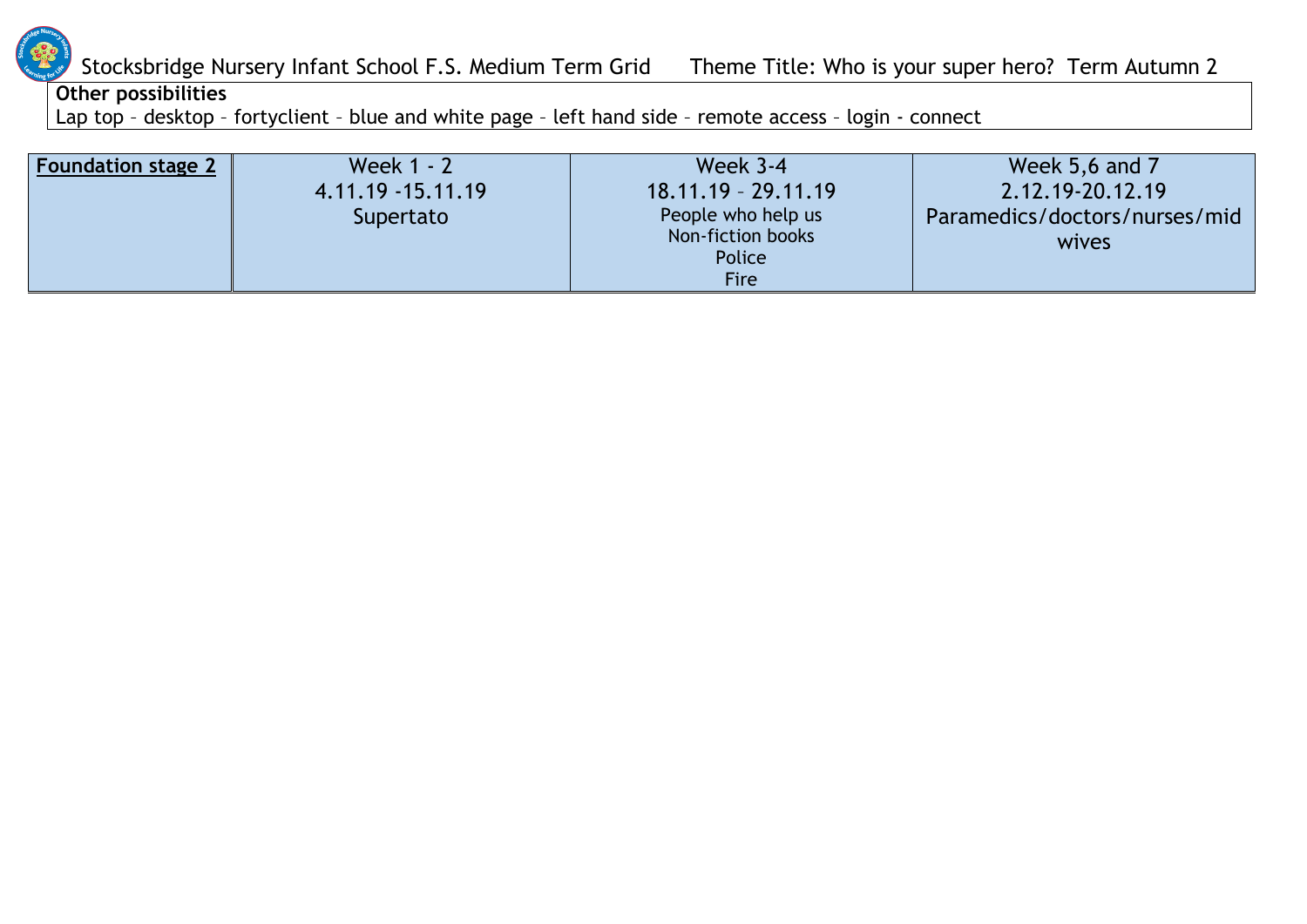

| <b>SPARKLING</b><br><b>STARTER</b><br><b>PROVOCATION</b> | Stick vegetables with eyes to the walls in the<br>classroom and show chn an fxguru news report | Letter to class telling them that they can find<br>treasure (biscuits and a drink)<br>The class read a clue to take them to the next one.<br>Time table for classes to access.                                                                                                                                                                                                                                                                                                                                                                                                                                                                                                                                                                                                                                           |                                                           | Specialst nurse to talk with children about her job                                                                                    |                                                               |
|----------------------------------------------------------|------------------------------------------------------------------------------------------------|--------------------------------------------------------------------------------------------------------------------------------------------------------------------------------------------------------------------------------------------------------------------------------------------------------------------------------------------------------------------------------------------------------------------------------------------------------------------------------------------------------------------------------------------------------------------------------------------------------------------------------------------------------------------------------------------------------------------------------------------------------------------------------------------------------------------------|-----------------------------------------------------------|----------------------------------------------------------------------------------------------------------------------------------------|---------------------------------------------------------------|
|                                                          |                                                                                                | police visit- change below to say police                                                                                                                                                                                                                                                                                                                                                                                                                                                                                                                                                                                                                                                                                                                                                                                 |                                                           |                                                                                                                                        |                                                               |
| Question                                                 | Who has done this?<br>Why?<br>What?<br>When?<br>Where?                                         | Who uses clues as part of their job?<br>Can you think about someone who has helped you<br>today/this week?<br>How many people help you in one day?<br>Why do we need people to help us?<br>How does a fire fighter/doctor/vet  help us?<br>What might a fire fighter/doctor/vet  need to use to<br>help us?<br>Does a fire fighter/doctor/vet  need a vehicle to<br>help them?<br>What vehicles might they need to help?<br>What do you think a firefighter does?<br>What does a firefighter wear?<br>Do you think a firefighter must be able to listen well?<br>Do you think a firefighter must stick to the rules?<br>Which rules do you think they must follow?<br>Why do you think it's important for a firefighter to<br>stick to the rules?<br>What do you think might happen if a firefighter broke<br>the rules? |                                                           | What do you do? How do you help people?<br>What do you do if there is an emergency?                                                    |                                                               |
| <b>UW</b>                                                | Talk about meal time at home.                                                                  | Find out what to do when there is an emergency?<br>Phone 999 or 112/sounding alarms/moving to                                                                                                                                                                                                                                                                                                                                                                                                                                                                                                                                                                                                                                                                                                                            |                                                           | Have you ever been in hospital?                                                                                                        |                                                               |
| Enjoy joining in with<br>customs and traditions.         | Visit to Co-op/ spa/lidl                                                                       | safety etc                                                                                                                                                                                                                                                                                                                                                                                                                                                                                                                                                                                                                                                                                                                                                                                                               |                                                           | Face book instagram - keeping in touch with family                                                                                     |                                                               |
| Talk about plants                                        | Make stew - make a list. Go to the shop. Come<br>back and make it.<br>Mash peas                | Knowing our address- why do we need to know<br>this? Who should you tell and NOT.                                                                                                                                                                                                                                                                                                                                                                                                                                                                                                                                                                                                                                                                                                                                        |                                                           | Spreading germs- passing a glitter handshake.<br>Use camera to create poster explain hwo germs are<br>spread. How can we tell children |                                                               |
| Talk about changes in<br>food.                           | News report with FX guru on the Ipad                                                           | Have you ever had to use the emergency services?<br>Using a phone - can they type a phone number?                                                                                                                                                                                                                                                                                                                                                                                                                                                                                                                                                                                                                                                                                                                        |                                                           | Dangers in the home and out and about. Spotting<br>danger. What can we do to stay safe?                                                |                                                               |
|                                                          | Questionnaire to go home. Photos from home.                                                    |                                                                                                                                                                                                                                                                                                                                                                                                                                                                                                                                                                                                                                                                                                                                                                                                                          |                                                           |                                                                                                                                        |                                                               |
| Use technology for<br>purpose.                           | Beebots to link to maths and literacy - numbers and<br>letters.                                |                                                                                                                                                                                                                                                                                                                                                                                                                                                                                                                                                                                                                                                                                                                                                                                                                          |                                                           |                                                                                                                                        |                                                               |
| New vocab<br>supported by Word Aware                     | Vegetable words<br>Broccoli swede turnip sweet potato parsnip<br>Hero<br>super                 | Hero words<br>Emergency<br>care<br><b>Officer</b><br>fix<br>Caretaker<br>deliver<br>Librarian<br>brave                                                                                                                                                                                                                                                                                                                                                                                                                                                                                                                                                                                                                                                                                                                   | Hero moving on words<br>Paramedic<br>Secretary<br>Manager | <b>PSHE words</b><br>Astonished<br>Worried<br>Excited<br>Surprised                                                                     | <b>Moving on PSHE words</b><br>perplexed<br>crazed<br>bemused |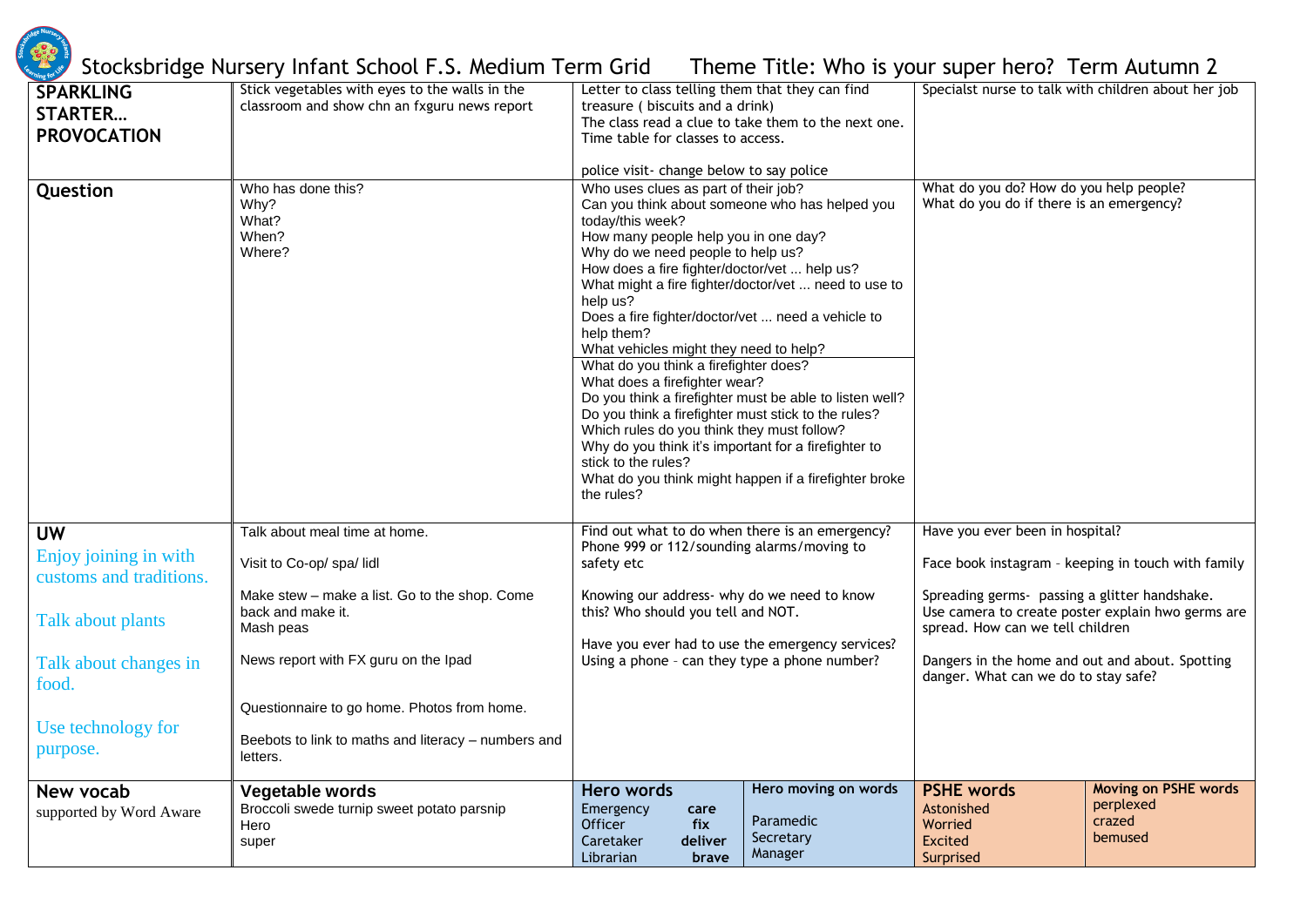

|  | <b>Vet</b>    | helpful | service     | Embarrassed |  |
|--|---------------|---------|-------------|-------------|--|
|  | <b>Driver</b> | kind    |             | Confused    |  |
|  | Dentist       |         | detect      | nervous     |  |
|  | Job           |         | direct      |             |  |
|  | firefighter   |         | responsible |             |  |
|  |               |         |             |             |  |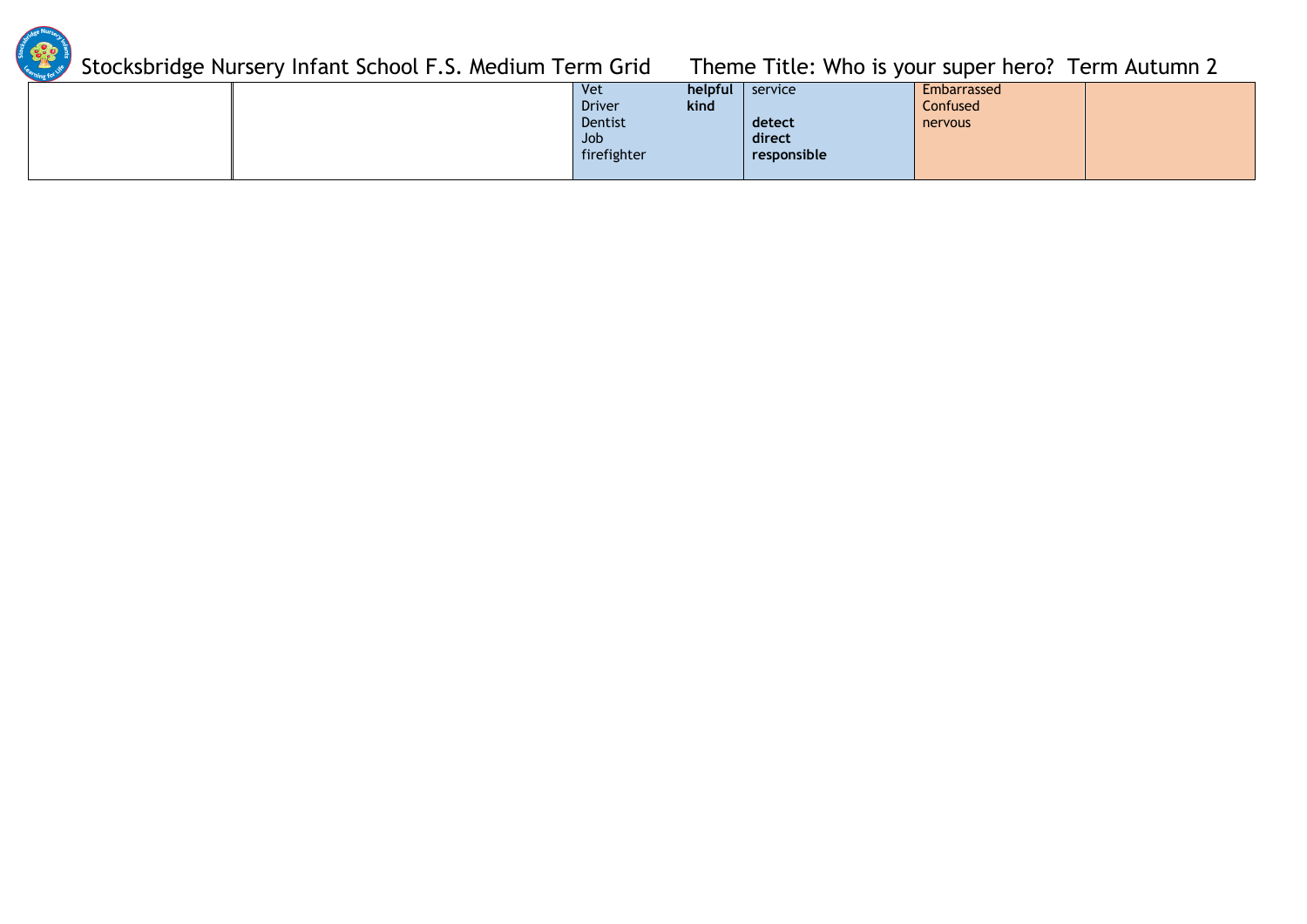

| <b>Communication and</b><br>language<br>Uses language to imagine and<br>recreate roles and experiences in<br>play situations<br>Uses talk to organise, sequence<br>and clarify thinking, ideas,<br>feelings and events.         | Model news report on FX Guru<br>Being detectives to find out what happened<br>Being newspaper reporters - report on what they have<br>found                                                                                                                                                                                                    | Link to role play<br>Home - calling for help<br>Call centre with emergency services at it -<br>Hose pipe, mobile, contact form etc<br>Talking about ow experience if not form stories<br>Utube clips - What's Your emergency?<br>visitor                                                                                                                                                                                                                                                                                                     | Vets<br>hospitals<br>doctors kit<br>LOTS OF ADULT MODELLING                                                                                                                                                                                                         |
|---------------------------------------------------------------------------------------------------------------------------------------------------------------------------------------------------------------------------------|------------------------------------------------------------------------------------------------------------------------------------------------------------------------------------------------------------------------------------------------------------------------------------------------------------------------------------------------|----------------------------------------------------------------------------------------------------------------------------------------------------------------------------------------------------------------------------------------------------------------------------------------------------------------------------------------------------------------------------------------------------------------------------------------------------------------------------------------------------------------------------------------------|---------------------------------------------------------------------------------------------------------------------------------------------------------------------------------------------------------------------------------------------------------------------|
| <b>Physical</b><br>Uses simple tools to effect<br>changes to materials<br>Handle tools safely with<br>increasingly control.<br>I can draw lines and circles in the ai<br>paper, balancing well and using<br>whole arm and body. | Mashing peas and potatoes<br>Cutting vegetables<br>Looking at vegetables raw and cooked<br>Using a knife and fork. Sitting on a chair safely<br>with a straight back - BBC - bum on back of a<br>chair.<br>Draw plants                                                                                                                         | Knife and fork activities<br>Drawings of people - body parts                                                                                                                                                                                                                                                                                                                                                                                                                                                                                 | large nuts and bolts<br>Stapling paper together.<br>Scissors for xmas cards.                                                                                                                                                                                        |
| Personal, social and<br>emotional                                                                                                                                                                                               | <b>BEING A FRIEND</b><br>What do friends do.<br>Do friends ever fall out? How can we fix it?<br>Learning to share and wait - lots of game playing.<br>Managing sharing in class - ideas for negotiating<br>Anti-bullying week - WHAT DOES BULLYING MEAN.<br>How can we stop it.<br>Spotting when it's happening<br>Making a friendship promise | Ask the<br>children why it's<br>important to follow<br>the rules. Give the<br>children an example<br>to discuss in pairs. 'A<br>child runs around the<br>classroom and falls<br>over'. Ask the<br>children - what rule<br>did the child break?<br>Why was it important<br>for the child to follow<br>this rule? Could this<br>accident have been<br>avoided if they had<br>stuck to the rule?<br>Next, talk<br>about people who<br>help us. Explain that<br>the people who do<br>these jobs e.g.<br>firefighters, police<br>officers, postal | Keeping safe - following rules and listening to<br>adults. Why should I?<br>Impact of my behavioiur on others. How can I keep<br>people safe.<br>Performing in front of others. Using a strong voice<br>to be heard. Being confident to speak in front of<br>others |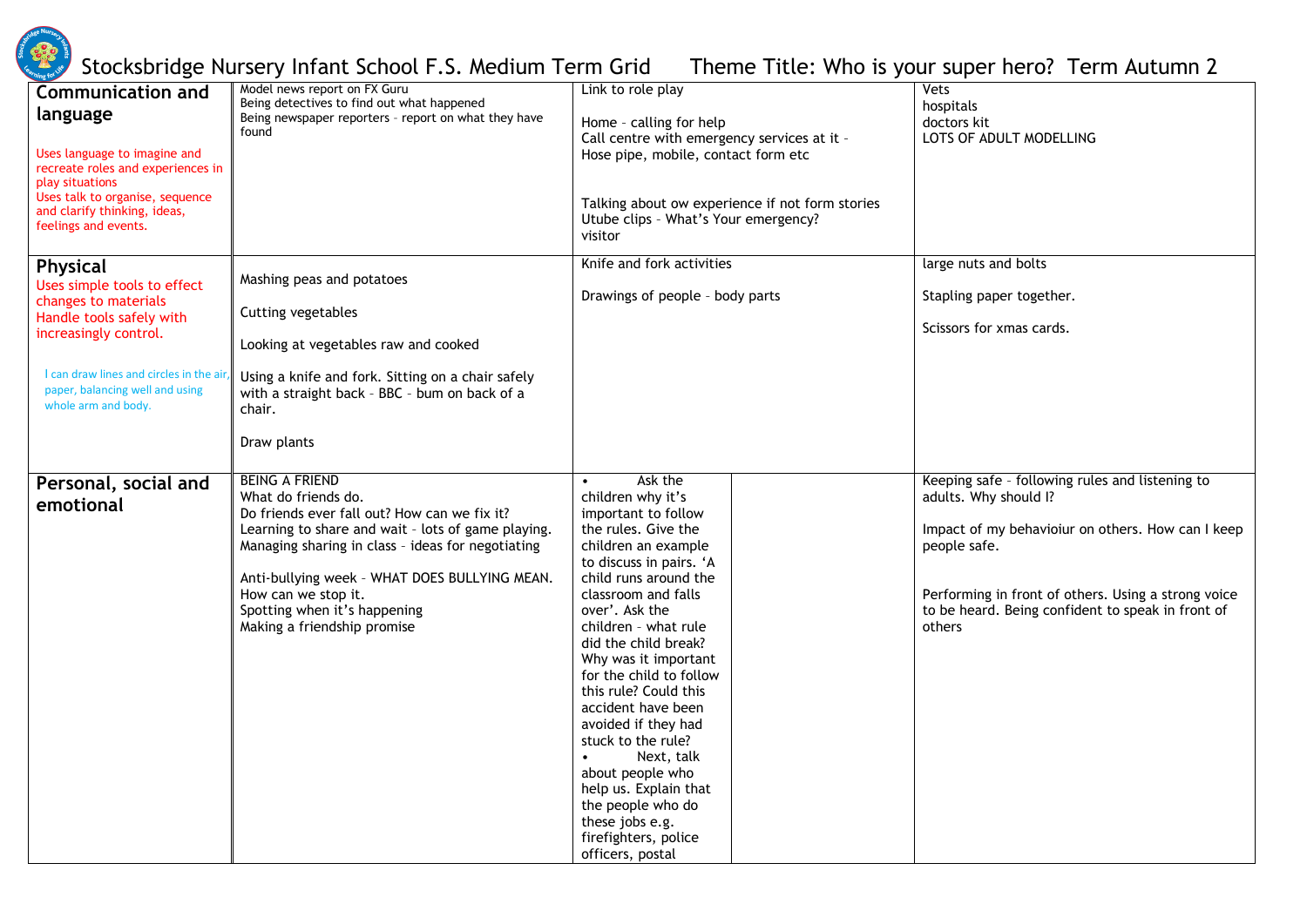

|                                        |                                       |                             | workers, doctors and                                  |                        |                                          |                            |
|----------------------------------------|---------------------------------------|-----------------------------|-------------------------------------------------------|------------------------|------------------------------------------|----------------------------|
|                                        |                                       |                             | nurses, have to follow                                |                        |                                          |                            |
|                                        |                                       |                             | rules in order to do                                  |                        |                                          |                            |
|                                        |                                       |                             | their job successfully.                               |                        |                                          |                            |
|                                        |                                       |                             |                                                       |                        |                                          |                            |
|                                        |                                       |                             | What rules do fire                                    |                        |                                          |                            |
|                                        |                                       |                             | fighters have to                                      |                        |                                          |                            |
|                                        |                                       |                             | follow?                                               |                        |                                          |                            |
| <b>Reading</b>                         | Use Supertato book                    | Phonetically readable       | What is a non fiction book? How is it different from  |                        | Reading street signs                     |                            |
|                                        |                                       | notes from the peas/        | a fiction book? Compare.                              |                        |                                          |                            |
|                                        | Talk about features of                | Supertato.                  |                                                       |                        |                                          |                            |
|                                        | the book including the                | e.g Help! I am stuck        | Look at the purpose of a contents- find pages of      |                        | Key word practise games and power points |                            |
| I can identify sounds in word          | word fiction, title,                  | I am back!                  | interest to the chn. You can give a photocopy of      |                        |                                          |                            |
| sounds.                                | author, illustrator,                  | It is in the bag.           | the page to the chn.                                  |                        | On going phonic skills                   |                            |
|                                        | spine, blurb                          |                             | Find labels, pictures, captions                       |                        |                                          |                            |
|                                        |                                       |                             |                                                       |                        |                                          |                            |
|                                        | Walk through the book                 | Power point text. Print     |                                                       |                        |                                          |                            |
| I can link sounds to letters in        | and pull out any tricky               | and everyone read.          | Look at posters- what are they for? Is there a lot of |                        |                                          |                            |
|                                        | words or new                          | Emphasis on point to the    | writing? Why not?                                     |                        |                                          |                            |
| alphabet.                              | vocabulary and discuss                | words as we read. Which     |                                                       |                        |                                          |                            |
|                                        | their meanings.                       | word says x?                | Vocabulary linked to police: hand cuffs, baton,       |                        |                                          |                            |
|                                        |                                       |                             | Taser, prison,                                        |                        |                                          |                            |
| I can segment and blend simple wo      | Characters- describe.                 | Kagan partners of known     |                                                       |                        |                                          |                            |
| knowledge of sounds (with support      | How are they the same                 | sentences. Good readers     | Firestation- fire extinguisher, hose, uniform,        |                        |                                          |                            |
|                                        | or different? Similes                 | paired with the less        | protective clothing, ladder, helmet                   |                        |                                          |                            |
|                                        | for words describing                  | able. Help each other       |                                                       |                        |                                          |                            |
|                                        | the characters e.g.                   | with fluency                |                                                       |                        |                                          |                            |
|                                        | evil- mean, horrible,                 |                             |                                                       |                        |                                          |                            |
|                                        | unkind                                | Board and track games.      |                                                       |                        |                                          |                            |
|                                        |                                       | Phonics play- bingo ect     |                                                       |                        |                                          |                            |
|                                        | Visualise - draw a                    |                             |                                                       |                        |                                          |                            |
|                                        | picture to match part                 | tricky words - 1 new one    |                                                       |                        |                                          |                            |
|                                        | of the text                           | per week from here.         |                                                       |                        |                                          |                            |
|                                        |                                       |                             |                                                       |                        |                                          |                            |
|                                        | Comprehension                         |                             |                                                       |                        |                                          |                            |
|                                        |                                       |                             |                                                       |                        |                                          |                            |
|                                        |                                       |                             |                                                       |                        |                                          |                            |
|                                        | Tricky words - set 2.2                |                             |                                                       |                        |                                          |                            |
|                                        |                                       |                             |                                                       |                        |                                          |                            |
|                                        | Alphablocks- use                      |                             |                                                       |                        |                                          |                            |
|                                        | before ERIC                           |                             |                                                       |                        |                                          |                            |
| Writing                                | Respond to letters                    | Shopping list; list of toys | Letter formation -zig                                 | Letter formation -     | Letter formation - curve                 | Pick specific letters that |
| can draw lines and circles in the air, | from supertato<br>characters. Write a | missing                     | zag                                                   | straight with curve    | with straight letters                    | are not yet formed         |
| on the floor or on large sheets of     |                                       | Food shopping list for      |                                                       | letters                |                                          | generally within class.    |
| paper, balancing well and using        | note and leave it for                 | making veg soup or stew     | Make wanted poster for                                |                        |                                          |                            |
| whole arm and body.                    | Evil pea etc                          |                             | a police officer                                      | Who did it? Write a    | Message inside xmas                      |                            |
|                                        |                                       |                             | Lables                                                | description of the     | card                                     |                            |
|                                        | Verbal segmenting and                 |                             | Captions                                              | criminal. Draw picture |                                          |                            |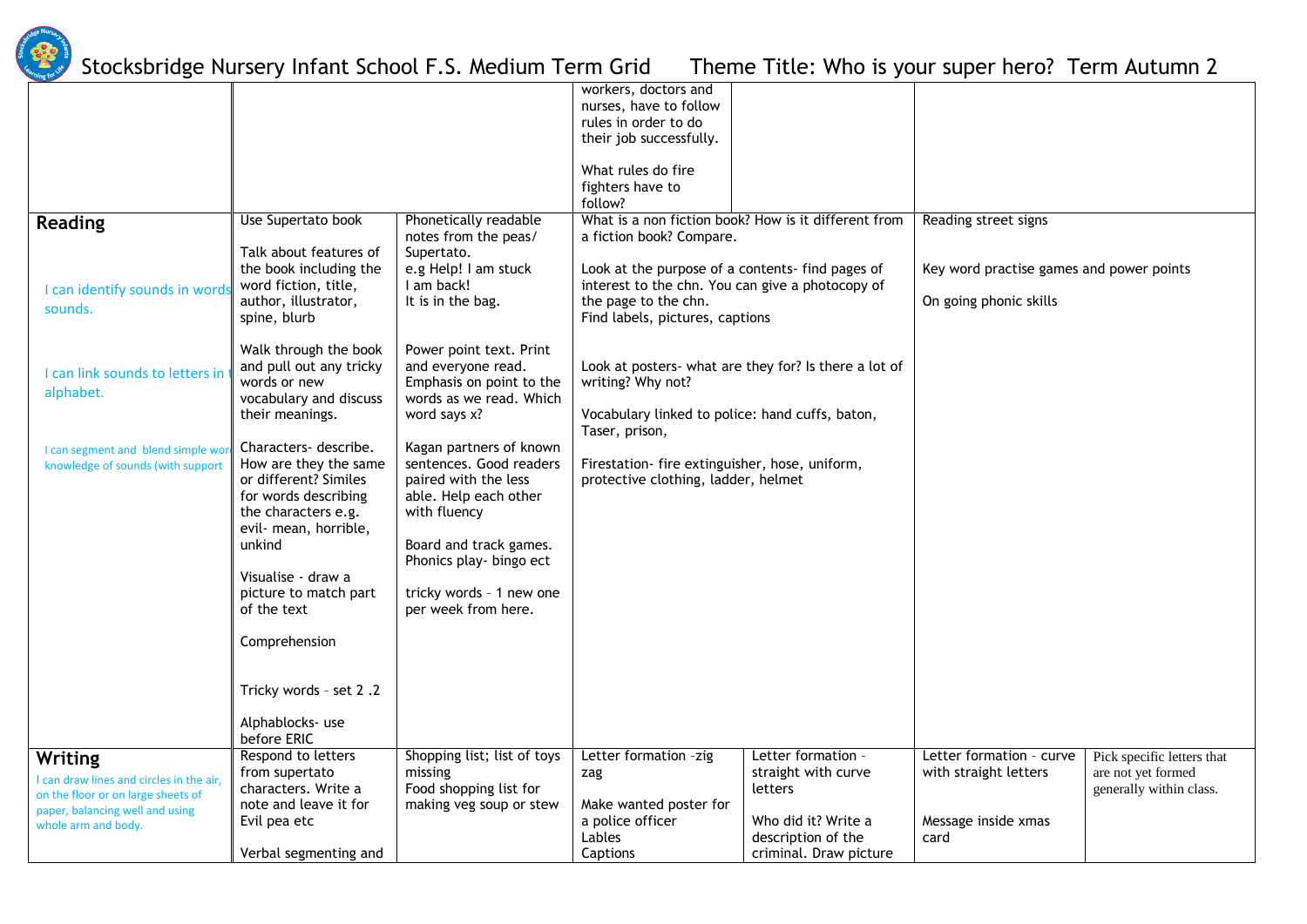

I can use tools for mark making using writing frames

# Stocksbridge Nursery Infant School F.S. Medium Term Grid Theme Title: Who is your super hero? Term Autumn 2

and label

| with control.<br>I can sit on a chair with a<br>straight back and my<br>feet on the floor.<br>I can use some identifiable<br>letters to communicate<br>meaning and uses<br>I can read back my<br>writing.<br>I can segment and blend the sou<br>name sounds.                                                             | Annotated messages<br>between teacher and<br>child.<br>Letter formation -<br>straight letters- use<br>Interactive wipe board,<br>Flipper flappers, chalk<br>outside, large paper,<br>play dough letters<br>Mindfulness colouring<br>sheets at low level.<br><b>nlovinklimple words and</b><br>Introduce writing<br>superheroes                                                  | Letter formation -<br>curved letters- use<br>Interactive wipe board,<br>Flipper flappers, chalk<br>outside, large paper,<br>play dough letters<br>Mindfulness colouring<br>sheets at low level.<br>Twinkl | Thank you letter for gift<br>linked to treasure hunt. | e.g. red top, fat, big<br>nose                                                                                                                                                                                                                                                                                                                                                                                             | Writing up nurses notes<br>in role play. |  |
|--------------------------------------------------------------------------------------------------------------------------------------------------------------------------------------------------------------------------------------------------------------------------------------------------------------------------|---------------------------------------------------------------------------------------------------------------------------------------------------------------------------------------------------------------------------------------------------------------------------------------------------------------------------------------------------------------------------------|-----------------------------------------------------------------------------------------------------------------------------------------------------------------------------------------------------------|-------------------------------------------------------|----------------------------------------------------------------------------------------------------------------------------------------------------------------------------------------------------------------------------------------------------------------------------------------------------------------------------------------------------------------------------------------------------------------------------|------------------------------------------|--|
| <b>Maths</b><br>led by<br>White rose scheme<br>Ican select the correct<br>numeral to represent 1 to 5,<br>then 1 to 10 objects<br>I can find the total number<br>of items in two groups by<br>counting all of them and<br>starting to use 'counting on'.<br>I can count objects to<br>10and begin to count<br>beyond 10. | Visit sweetshop with 10 pennies and buy sweets. Links to PSHE<br>Number blocks<br>Counting and matching to the set.<br>Objects, numicon, pictures, numerals.<br>Moving in a line. Counting what's there;<br>counting out.<br>Noting when they are the same and different.<br>Numbers to 5 then 10.<br>1 more - adding and counting all again.<br>Counting on. Knowing the fact. |                                                                                                                                                                                                           |                                                       | 1 less<br>counting<br>Take away physically to 5 10<br>Number before on a number line<br>Counting back<br>Know the fact<br>Using numicon, numbers, objects, number line<br>Make a shop in class - Visit sweetshop with 10 pennies and buy<br>sweets. Links to PSHE<br>Number blocks<br>Links to register and timetable<br>Week 3 consolidate 1 more 1 less<br>10 little firefighters number song - tune of 10 green bottles |                                          |  |
| <b>Maths</b><br><b>M&amp;O</b>                                                                                                                                                                                                                                                                                           | Oral numbers<br>Ordering numbers                                                                                                                                                                                                                                                                                                                                                | Counting forwards and backwards from various starts.                                                                                                                                                      |                                                       | Time - yesterday, tomorrow, now, before after<br>Recognise money - coins - 1p 2p 5p 10p                                                                                                                                                                                                                                                                                                                                    |                                          |  |
|                                                                                                                                                                                                                                                                                                                          |                                                                                                                                                                                                                                                                                                                                                                                 |                                                                                                                                                                                                           |                                                       |                                                                                                                                                                                                                                                                                                                                                                                                                            |                                          |  |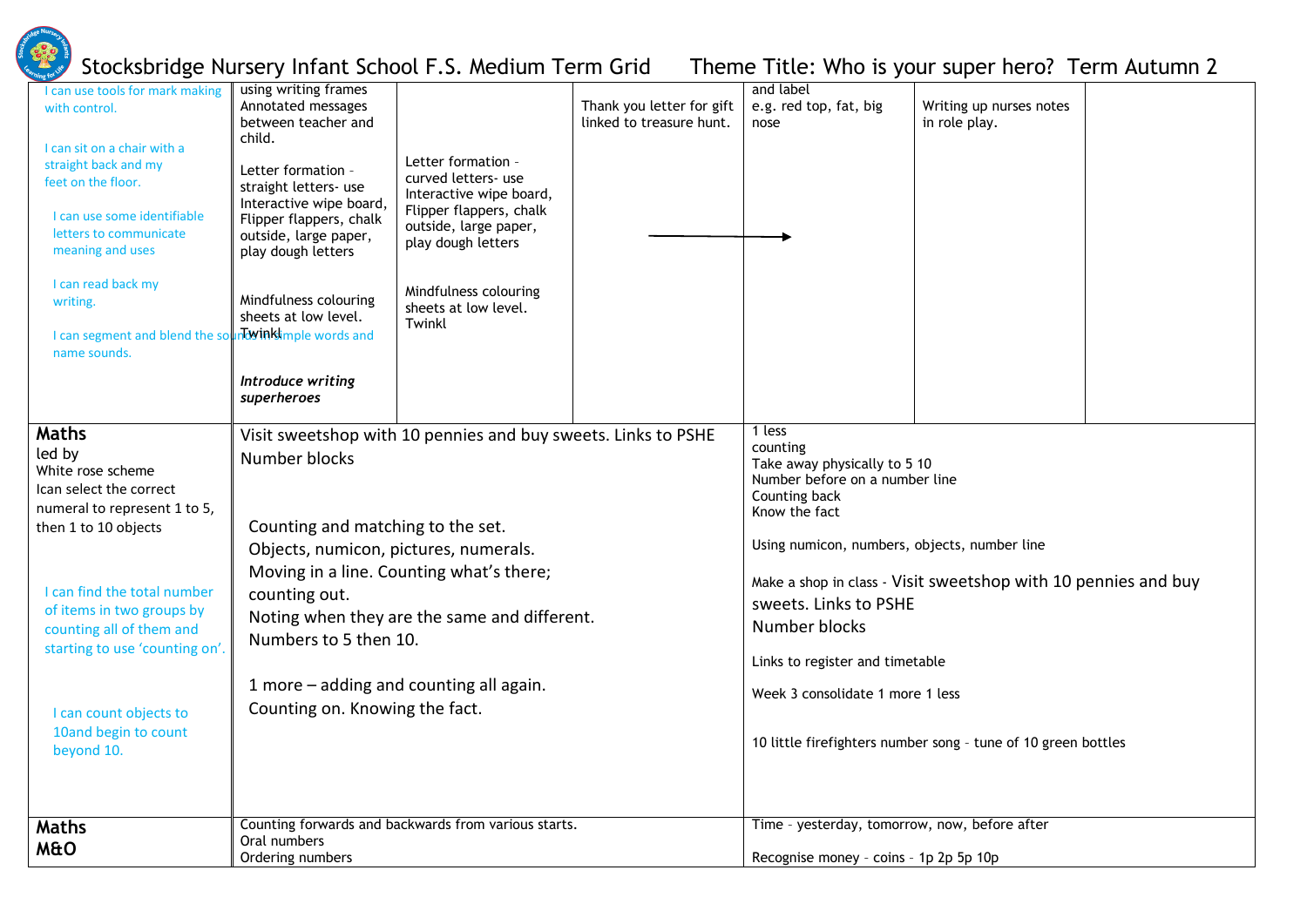

|                            | Flashing numbers                           |                                                          |                                                   | Count how many coins.                                |                                                           |
|----------------------------|--------------------------------------------|----------------------------------------------------------|---------------------------------------------------|------------------------------------------------------|-----------------------------------------------------------|
|                            |                                            | Counting out sets and stopping at the target number.     |                                                   |                                                      |                                                           |
|                            | Match numbers to numicon                   |                                                          |                                                   |                                                      |                                                           |
| <b>Welly Wednesday</b>     | Nurture detectives website                 |                                                          |                                                   | 6 - twig mobiles                                     |                                                           |
|                            | 6- drawing leaves. Talk about what you see |                                                          |                                                   |                                                      | 7 - bird feeders - ice cream cone, nutty butter, cheerios |
|                            |                                            | 7- Andy Goldsworthy making pictures from natural objects |                                                   | 8 - natural instruments                              |                                                           |
|                            | 8- letters from your name with twigs       |                                                          |                                                   |                                                      |                                                           |
| <b>Expressive arts and</b> | Firework pictures - wax                    | Christmas cards?                                         |                                                   | Stay and play - motor skills. Draw, cut, lego, dough | Taking pictures of each other                             |
|                            | resist.                                    |                                                          | disco and flipper flapper session.                |                                                      | Role play                                                 |
| design                     |                                            |                                                          |                                                   |                                                      |                                                           |
|                            |                                            |                                                          |                                                   |                                                      | Drawing pictures of bodies - focused art task in art      |
| Draw a recognisable        | Poppies                                    |                                                          | 3 pots 1 of each colour - red blue yellow, tissue |                                                      | books.                                                    |
| picture using pencil.      |                                            | Painting veg.                                            | running between each pot - colour mix.            |                                                      |                                                           |
|                            |                                            | Paint with veg - still life,                             |                                                   |                                                      | Playdough people.                                         |
| Mix powder paint to form   |                                            | printing.                                                | Scenes for real life heroes. Make a people who    |                                                      |                                                           |
| a useable consistency      | PE curriculum imoves                       |                                                          | help us display in class- collaborative and       |                                                      | Performing in front of others. Using a strong voice       |
|                            | dance                                      |                                                          | individual pictures                               |                                                      | to be heard. Being confident to speak in front of         |
|                            |                                            |                                                          |                                                   |                                                      | others                                                    |
| Mix secondary colours.     |                                            |                                                          |                                                   |                                                      |                                                           |
|                            |                                            |                                                          |                                                   |                                                      | Xmas cards                                                |
| Create simple              |                                            |                                                          |                                                   |                                                      |                                                           |
| representations of people  |                                            |                                                          |                                                   |                                                      |                                                           |
| Represent their ideas in   |                                            |                                                          |                                                   |                                                      |                                                           |
| dance and drama            |                                            |                                                          |                                                   |                                                      |                                                           |
| <b>Music -</b>             | Singing phonics                            |                                                          | Week 4 - Dress rehearsal for nativity             |                                                      | Perform nativity                                          |
|                            | Out of the ark                             |                                                          |                                                   |                                                      |                                                           |
| Charanga                   | Music express                              |                                                          | Autumn 2                                          |                                                      |                                                           |
| listen explore create      | Sing up                                    |                                                          |                                                   |                                                      |                                                           |
|                            | Nativity songs - begin to learn.           |                                                          |                                                   |                                                      |                                                           |
| <b>Communication with</b>  |                                            |                                                          | Letter formation                                  |                                                      | Phonics activities                                        |
|                            |                                            |                                                          | Number formation                                  |                                                      | Additional phonics workshops.                             |
| home                       |                                            |                                                          | nativity                                          |                                                      |                                                           |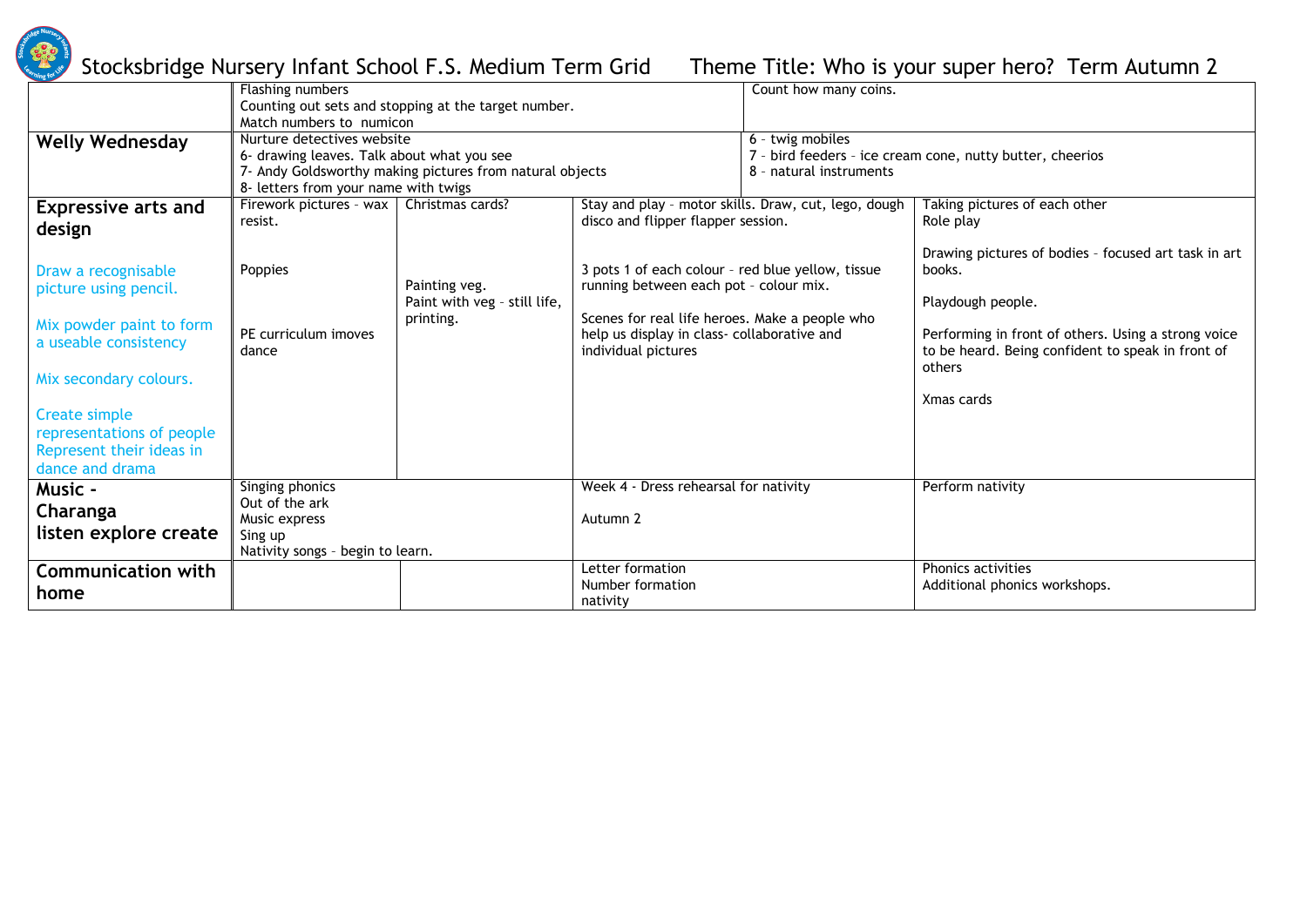

| <b>Foundation Stage 2</b> |                                                                                                                                                                                      |  |  |  |  |  |
|---------------------------|--------------------------------------------------------------------------------------------------------------------------------------------------------------------------------------|--|--|--|--|--|
| PE - Indoor               | Imovesdance - select theme to suit motivations of class.<br>Building a dance. Repletion of learnt dance moves. 3 sections. Demonstrate to peers. Feedback with hint for improvement. |  |  |  |  |  |
|                           |                                                                                                                                                                                      |  |  |  |  |  |
| $PE -$                    | Ball skills – val sabin                                                                                                                                                              |  |  |  |  |  |
| Outdoor                   | Throw and catch. Alone, with partner. Hands ready to catch. Track ball with eyes. Aim throwing hands at target. No jumping feet!                                                     |  |  |  |  |  |
|                           | Aim at a target of decreasing size.                                                                                                                                                  |  |  |  |  |  |
|                           | Aim for tennis ball size                                                                                                                                                             |  |  |  |  |  |

| Other text / Story /  | $\parallel$ Other Supertato stories | Cops and robbers | Funny bones - full set of author text. |
|-----------------------|-------------------------------------|------------------|----------------------------------------|
| reading               | Traction man                        | Burglar Bill     |                                        |
| (Children listen to a |                                     |                  |                                        |
| story every day)      | From the year group class basket    |                  |                                        |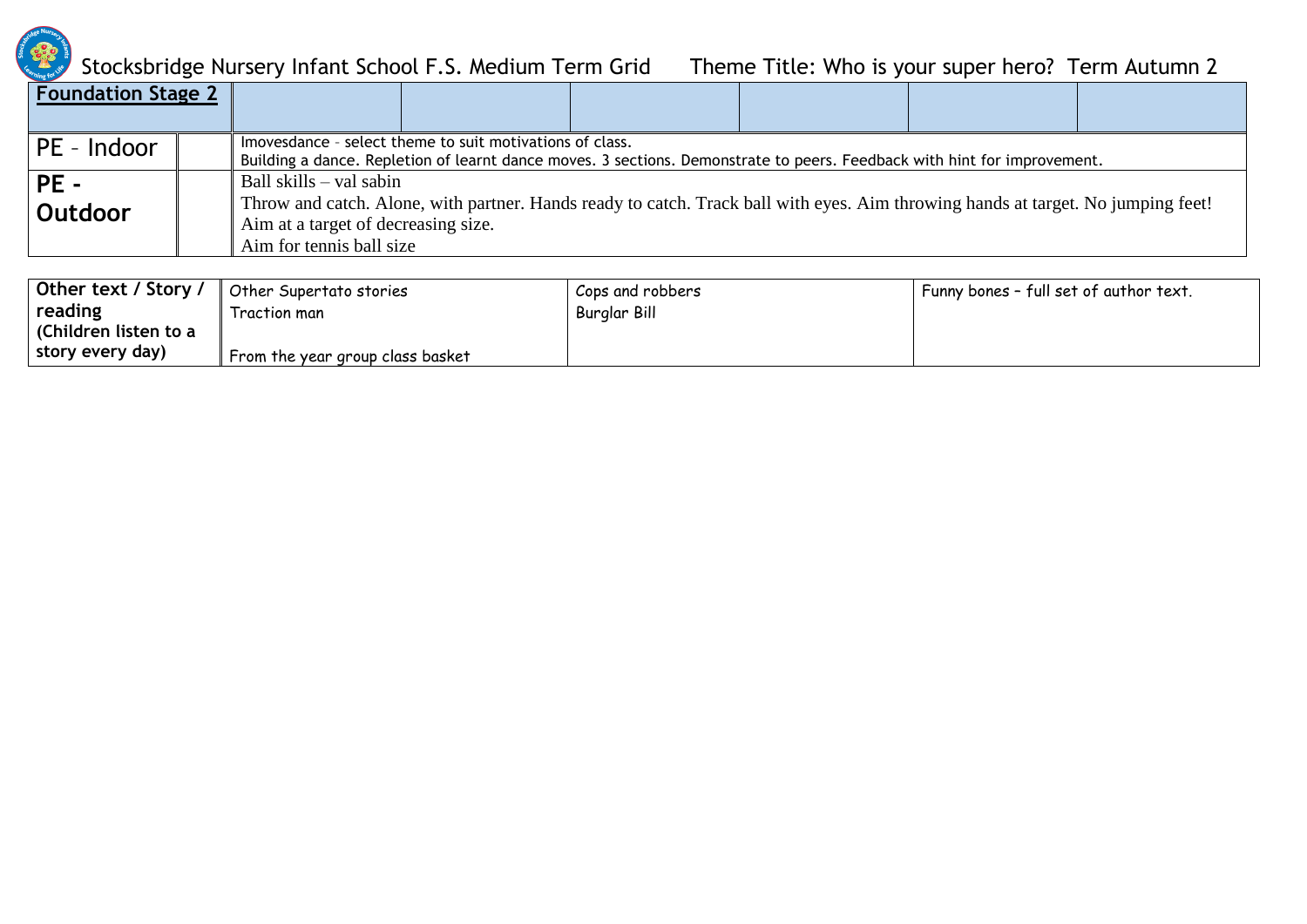

| Workshop<br>make and do<br>painting | Make your own<br>superhero mask/ cape                                                                       | Make handcuffs<br>Make a police badge.<br>Make a hat/helmet.<br>Finger prints - like criminals. - use black or blue paint.<br>Make a fire engine - ask for parents to donate any junk<br>modelling. |                                                                                                                             |                                                                                    | Make a doctor's bag/kit.<br>Make stethoscopes.<br>X-rays. - black paper/card, white chalk,<br>white paint, cotton buds.<br>Christmas cards, calendars and<br>decorations                                                                   |
|-------------------------------------|-------------------------------------------------------------------------------------------------------------|-----------------------------------------------------------------------------------------------------------------------------------------------------------------------------------------------------|-----------------------------------------------------------------------------------------------------------------------------|------------------------------------------------------------------------------------|--------------------------------------------------------------------------------------------------------------------------------------------------------------------------------------------------------------------------------------------|
| <b>Sand/Water Play</b>              | Sand-hide letters in the<br>sand, chn to find the letters<br>to spell words to match<br>pictures. CVC words |                                                                                                                                                                                                     |                                                                                                                             |                                                                                    | Wash babies<br>Soap and water                                                                                                                                                                                                              |
| <b>Tough Tray</b>                   | Make a potato head<br>with real yeg<br>Printing with yeg                                                    | $\boldsymbol{Q}$                                                                                                                                                                                    | recusing the<br>numbers/letters from the<br>fire. (red/yellow strips of<br>paper, tweezers and<br>magnetic numbers/letters) |                                                                                    | squirting water at letters/ numbers on<br>cups like a fire officer<br>tough spot filled with flame coloured<br>paper - find letters/ numbers. Add paper<br>clips and use a magnet to find them.<br>Add pictures to match letters/ word to. |
| <b>Fiddle fingers</b>               | mashing peas or potatoes<br>sort the peas from the corn<br>with tweezers                                    | Count the correct number of pom poms and place them on the<br>numicon using the tweezers.<br>Cutting out badges in 2D shapes - twinkle activity                                                     |                                                                                                                             |                                                                                    | White straws to make skeleton pictures -<br>various lengths.                                                                                                                                                                               |
| <b>Writing area</b>                 | Write with a carrot<br>Letter formation sheets<br>Note books<br>Shaped paper<br>envelopes                   | police incident reports<br>$\bullet$<br>wanted posters<br>$\bullet$                                                                                                                                 |                                                                                                                             | Snap cards - words and letters.<br>Matching sounds to pictures - twinkle dominoes. |                                                                                                                                                                                                                                            |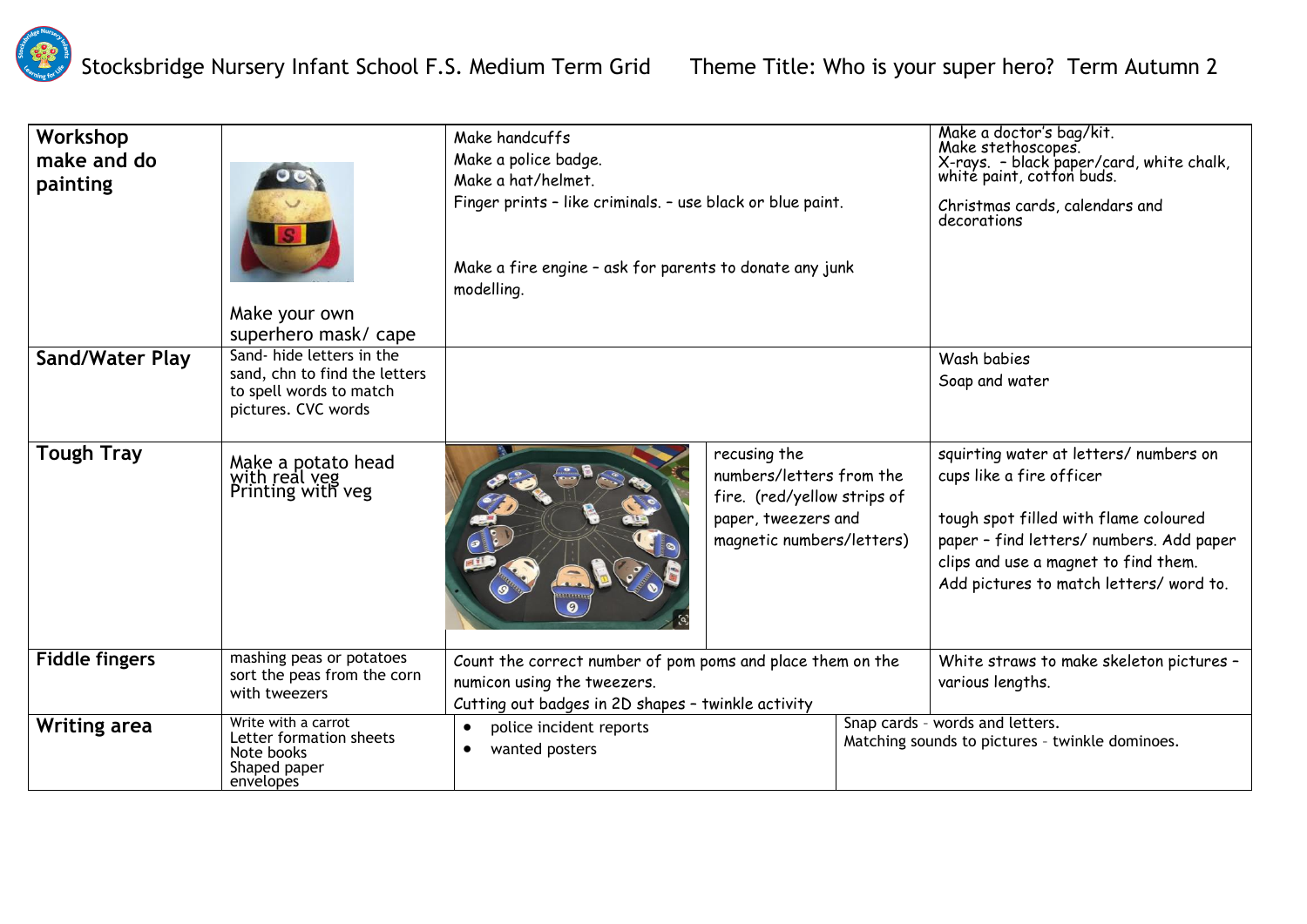

| Maths area                                                                                                             |                                                             | ways of making 9 using 2 colours.<br>police helmets with letters with helmets on.<br>Cars with dots on. Take car to the matching<br>number.<br>Link to 1 less / 1 more. Take the car to the<br>police officer that is 1 more ect. | Fire officers with letters on helmets (as last week)                                              |
|------------------------------------------------------------------------------------------------------------------------|-------------------------------------------------------------|-----------------------------------------------------------------------------------------------------------------------------------------------------------------------------------------------------------------------------------|---------------------------------------------------------------------------------------------------|
| Construction                                                                                                           | Make a jail or a trap to get<br>Evil Pea                    | Make a prison/jail for criminals.<br>Create a walkie talkie<br>Make a brick town along lining paper road. -                                                                                                                       | Building vehicles.<br>Ramps to get from the house faster -<br>split level<br>Make a fire station. |
| small world                                                                                                            | Veg with eyes<br>Mr Potato                                  | Police or fire station (may need to borrow from nursery)<br>Road map<br>Make a brick town along lining paper road. - add road marking<br>and street signs.                                                                        | Hospital.<br>House with flames coming fom it, fire<br>truck, straw hose pipe.                     |
| technology<br>games, wipe board, ipad,<br>sequencing, use of technology<br>in role play (phones micro-<br>wave) camera | Ipad to record each other<br>delivering a new<br>commentary | Use voice recording devices such as sound buttons or talking<br>postcards<br>Bee bots - direct the police officer to the bad guy - positional<br>language.                                                                        | Sequencing washing hands.<br>Guide the fire officer through the dark<br>to save the cat.          |
| role play                                                                                                              |                                                             | Create a police station<br>Create a fire station                                                                                                                                                                                  | Create a doctor's surgery/hospital/ baby<br>clinic                                                |